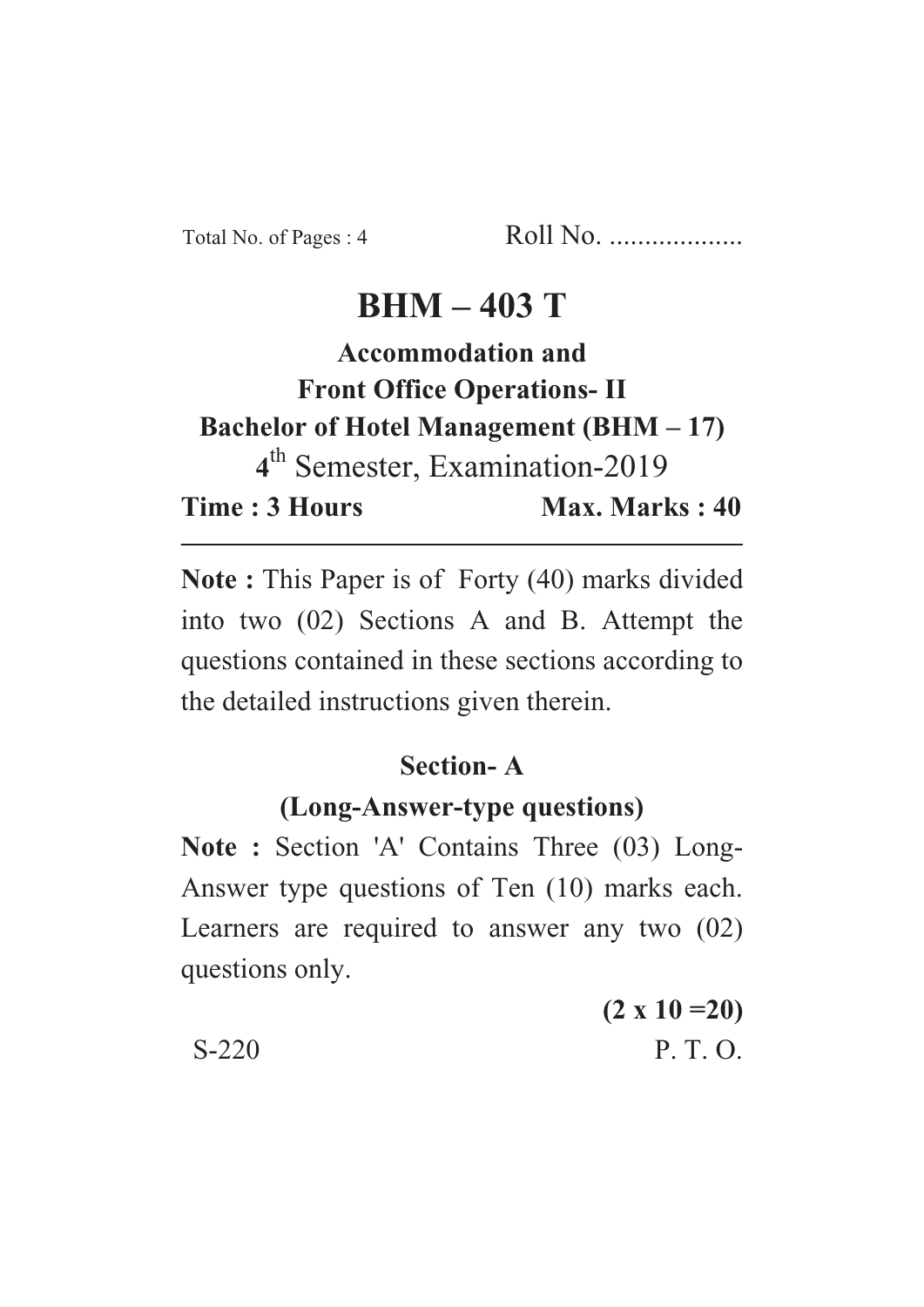- 1. Explain the cleaning procedure of Lobby and write short note on safeguarding Assets.
- 2. Describe the message handling procedure.
- 3. Discuss the room features required by the differently abled guest, single lady guest and children.

## **Section - B**

## **(Short-Answer-Type questions)**

**Note :** Section 'B' contains six (06) Short- answer type questions of Five (05) marks each. Learners are required to answer any Four (04) questions only.

**(4x5=20)**

S-220